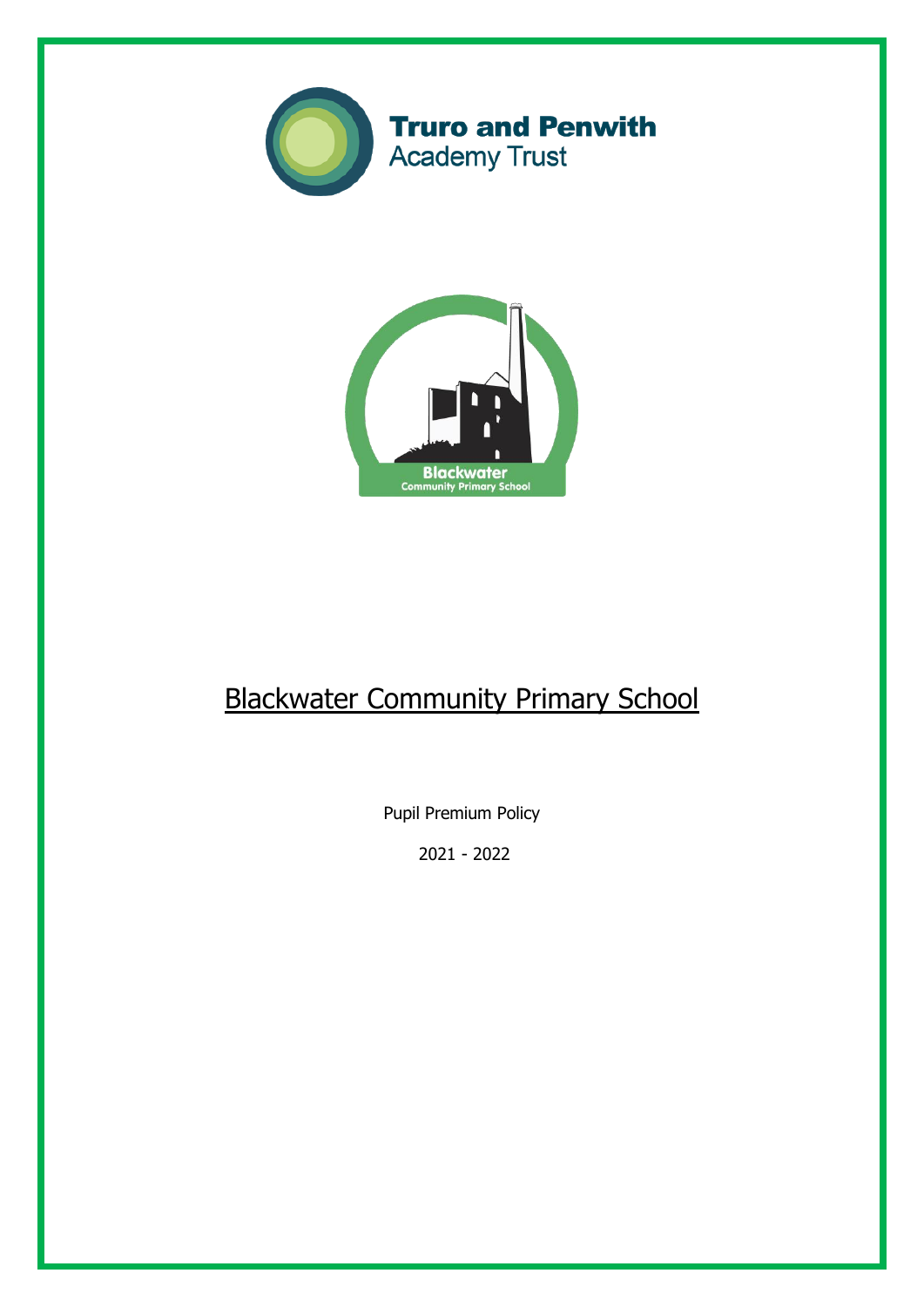# **Introduction**

At Blackwater Community Primary School, we want all our children to become learners for life. We ensure that no child is invisible or left behind. Our schools put children at the heart of every decision and we are committed to ensuring that children are given every opportunity to reach their full potential while they are with us. This policy outlines how we will ensure that Pupil Premium Funding is spent to help us to achieve this aim.

# **Background**

The Pupil Premium is a government initiative that targets extra money for pupils from socially deprived backgrounds. The Government believes that the Pupil Premium funding, which is additional to the main school funding, is the best way to address inequalities between children eligible for free school meals (FSM) and those children who are not. Pupil Premium Funding is used to tackle disadvantage in order to reach the pupils who need it most and to support those pupils to reach their full potential.

Schools are currently given Pupil Premium funding for those whose families have registered for FSM. This includes: any child who has been registered for FSM at any point during the past six years; children of members of the armed forces; looked after children; and children in care.

The money is given to schools to support them in enabling all pupils to reach or exceed the nationally expected level for their age. The school is allocated a fixed amount of money per eligible pupil; they are free to decide how best to use the funding and to employ the strategies that they know will support their pupils to increase the attainment and "narrow the gap". Schools are held accountable for how this funding has been used.

# **Principles**

The staff and governors of Blackwater School are committed to ensuring that provision is made that meets the needs of all pupils to make the best possible progress. While allocating Pupil Premium funding, it is important to consider the wide-ranging barriers that children face. We acknowledge that not all pupils who are eligible for FSM, or have been eligible in the last six years, are socially disadvantaged. Our school works to ensure inclusion and equal access for all learners, as we also recognise that some children who do not qualify for Pupil Premium funding may also be socially disadvantaged.

We understand that barriers to achievement take a variety of forms and we will do whatever it takes to support a child, both in and out of the classroom. We use our resources to ensure that every child has an equal opportunity to become an empowered learner. In order to achieve this we offer our children a wide range of opportunities which are accessible for everyone.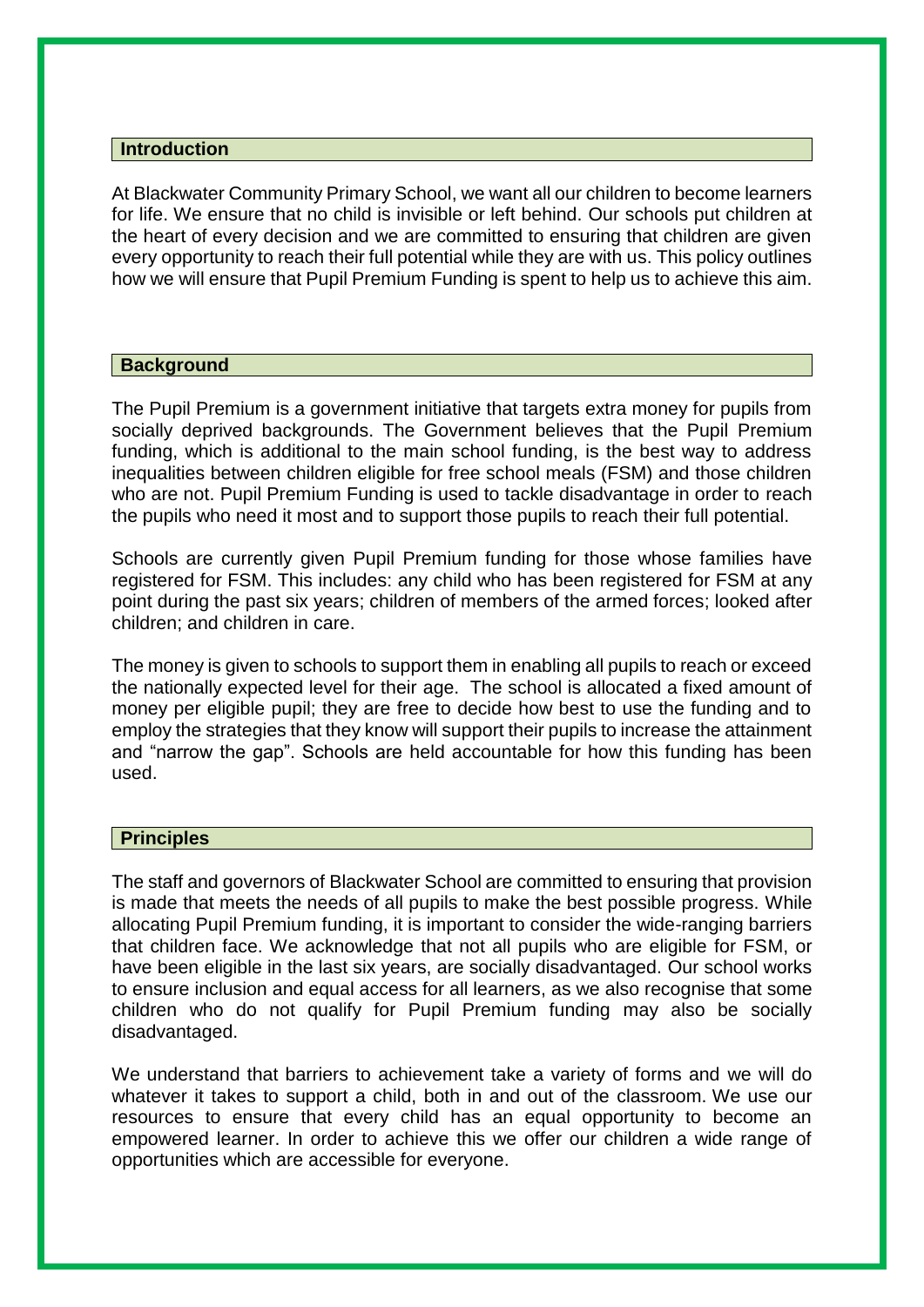# **Aims and Objectives**

At Blackwater, we encourage children to aim high and be the best they can be in whatever they are doing. We aim to support children in receipt of the Pupil Premium to achieve this through:

- **Provision to raise literacy and numeracy levels;**
- **Provision of social and emotional support;**
- High-quality teaching and learning that meets the needs of all pupils;
- **Enhancing and improving children's cultural capital.**

We will ensure that all staff are aware of who Pupil Premium children are and are responsible for analysing data and identifying any pupils who need additional support.

# **Provision**

We offer a wide range of provision that is aimed at helping all children to become resilient, confident and successful learners, including those who are socially disadvantaged. This provision has the full support of the Governing Body and includes:

- Teacher-led booster groups and 1:1 tuition to target 'closing the gap' in English and Maths;
- **Providing small group work or individualised support with an experienced** teaching assistant/HLTA focused on overcoming gaps in learning;
- **Providing "nurture" support through the Thrive practitioners and establishing a** nurture group working room;
- Additional support for assessments, training and advice from specialists such as educational psychologists;
- **Providing support from the EWO to raise attendance;**
- Reduced rates for school trips and camps to enable children to access all the opportunities available to them and to take part in a wide range of enrichment activities;
- Discounted Breakfast Club:
- Opportunity to learn in the outside area through Forest School;
- **Project 100: families given £100 to spend on school equipment.**

All the work funded by the Pupil Premium will be aimed at accelerating children's progress to help them to reach their full potential. We aim for all disadvantaged pupils to make at least good progress throughout their time at Blackwater and to have high aspirations for their life beyond year six.

# **Reporting and Monitoring**

Pupil progress meetings take place throughout the year, in which the Headteacher monitors the attainment and progress of all children, including Pupil Premium children with their class teachers. The effectiveness and impact of additional provision and interventions – in all aspects of the children's development – is assessed in these meetings.